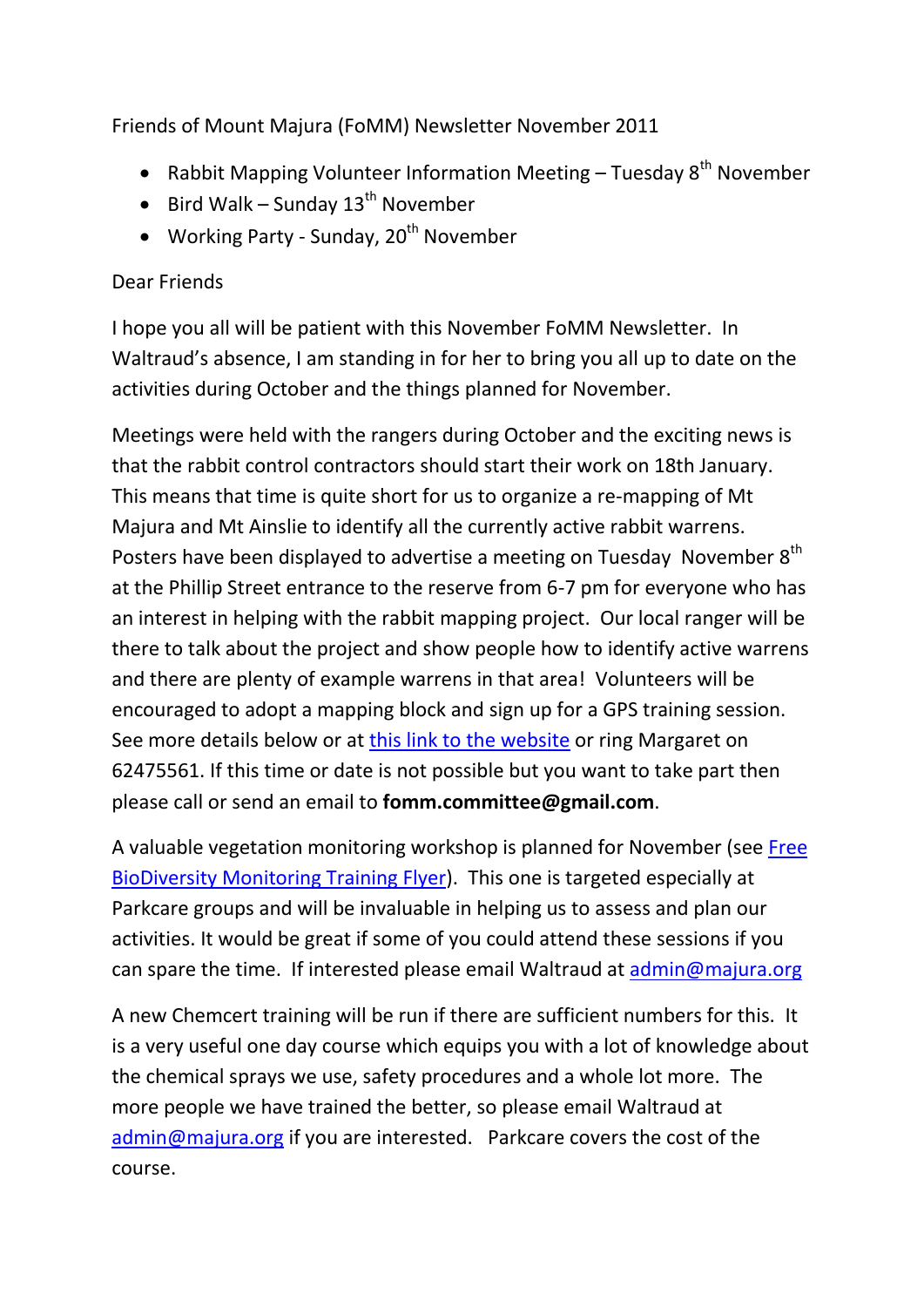Finally – African Lovegrass is a huge problem around Canberra and a workshop is offered in identifying and treating this noxious weed. It is difficult to identify and can easily be confused with other grasses. Is there someone out there who would like to become our African Lovegrass specialist ? Think how good it would look on your resume!! Again, let Waltraud know if the idea appeals.

Plenty of activities happened during October. In particular there was a working party at the Majura Paddock on October  $16<sup>th</sup>$ . One of the volunteers from that working party**,** Will Floyd a Crowajingalong scout, wrote a lovely description of the working party and this account and its accompanying photos can be seen on the [www.majura.org](http://www.majura.org/) website at [Report-on-spring-working](http://majura.org/2011/10/28/16102011-report-on-spring-working-party/)[party link](http://majura.org/2011/10/28/16102011-report-on-spring-working-party/)

About 20 people enjoyed the sunny afternoon walk on October  $30<sup>th</sup>$ . There were fewer flowers than last year, perhaps because of the dry conditions in October. Michael Doherty was still able to show the group a large variety of wildflowers with many people noting the names on the list of plants on Mt Majura. The highlight of the walk was the baby shingle back lizard whose image was captured by 3 women from Slovakia. As always, Michael was a font of knowledge on all matters botanical, answering a stream of questions from the participants. Thank you Michael!

October 16-22 was the week for the annual Frogwatch census. I can say from personal experience that the unusually dry conditions for most of October led to a very quiet frogwatching event! Last year at the Lower Majura Dam (up the Blue Metal Track from the McKenzie Street entrance) the night was filled with a cacophony of frog noises with at least four different species being identified. This year during my recording period one, solitary whistling tree frog was calling out over the dam. The water level in the dam seemed to be dropping as I watched. Luckily in the last few days of October we had some welcome rain and the frogs and the new seedlings at the Majura Paddock were all very grateful.

The Mt Majura/Mt Ainslie Bird Walk to be led by ornithologist, Terry Munro on November 13<sup>th</sup> has already been oversubscribed and there is a waiting list of people who are hopeful that another walk can be planned.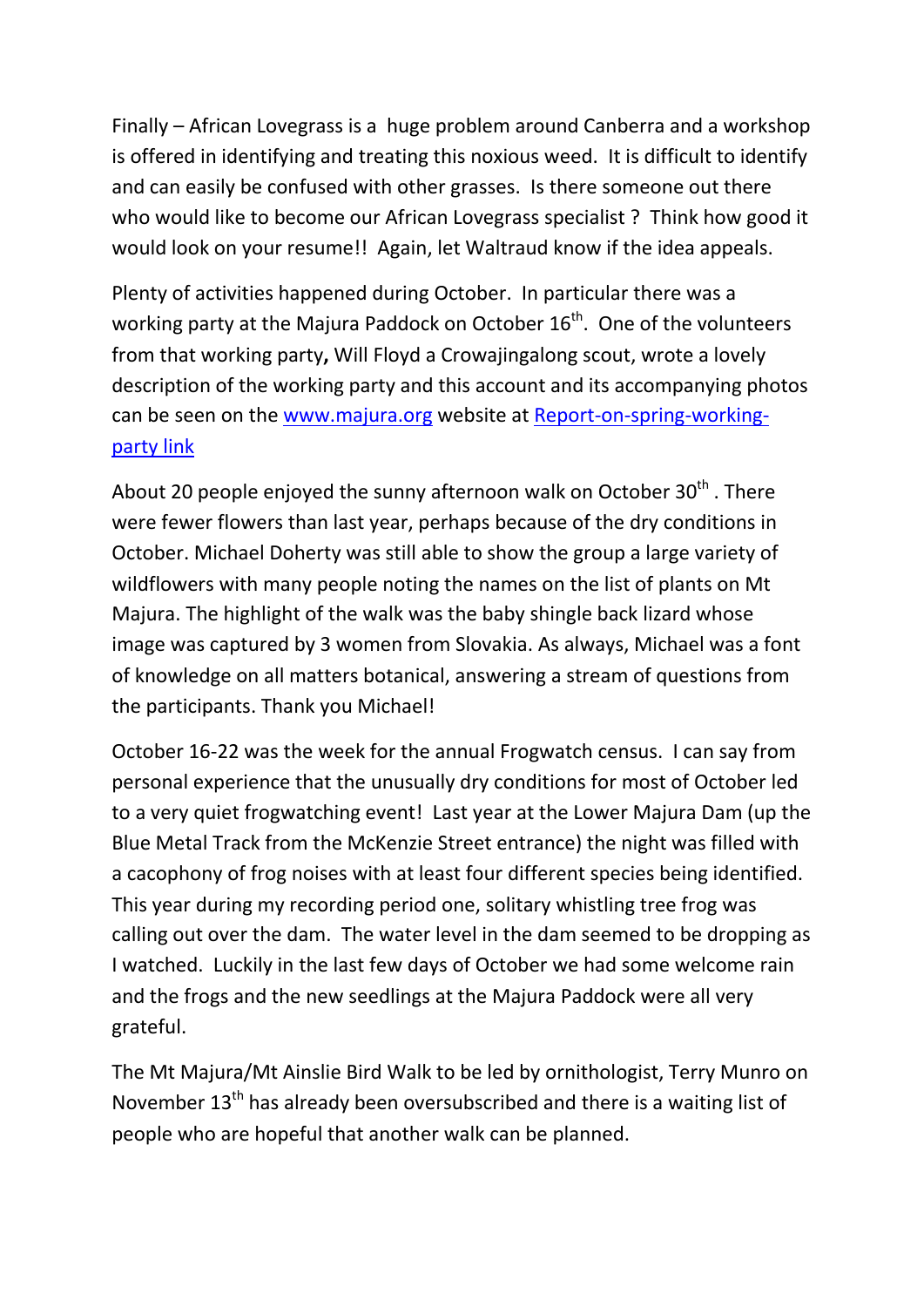This month's working party joint with the Watson Woodlanders will be on Sunday November 20<sup>th</sup> from 9am-noon Please come and help us tackle woody weeds on the north-west slope of Mount Majura. More details and links for this event are shown below.

No news to report on the Centenary Trail.

I hope Waltraud is enjoying her time away from Mt Majura and that she returns refreshed and rested. Somehow I doubt she is relaxing on a beach and suspect she is working as hard as ever!

Best wishes Louisa Barnsley

Email : Louisabarnsley@gmail.com

## **Rabbit Mapping Volunteer Meeting – Tuesday 8 November**

**When:** Tuesday, 8 November 2011, 6 – 7pm

**Where:** Mt Majura nature at the Phillip Street entrance

**Meet:** Access and car available off Kellaway Street

click on [Kellaway Street parking](http://www.flickr.com/photos/61627737@N03/6186937437/in/pool-1785320@N21/) to see parking area and park entrance.

**What**: Meet the ranger, learns about identifying active warrens, adopt a

mapping block and sign up for a GPS training session.

Click [on this link](http://majura.org/wp-content/uploads/2011/10/RabbitsPostermod.pdf) for a poster you can download and distribute to advertise this meeting.

**Enquiries** *[fomm.committee@gmail.com](mailto:fomm.committee@gmail.com) or click on [this link](http://majura.org/?p=4169)*

## **Woody Weeds Working Party – Sunday 20 November**

**When:** Sunday, 20 November 2011, 9.00 am – 12.00 noon **Where:** Mt Majura nature park off Antill Street south of "The Fair" construction site, north Watson

**Meet:** Access and car parking opposite Prime TV; walk along the horse track towards "The Fair" until you hit the

PCS trailer; click on this map to view the meeting point and working area. Note: due to stormwater augmentation

work, the nature park access and car park further north will be not accessible until further notice.

What: Cut-&-daub Sweet Briar, hawthorns, and frilling of Cootamundra wattles.

Bring**:** Sun protection, appropriate shoes, body-covering clothing; tools and morning tea will be provided.